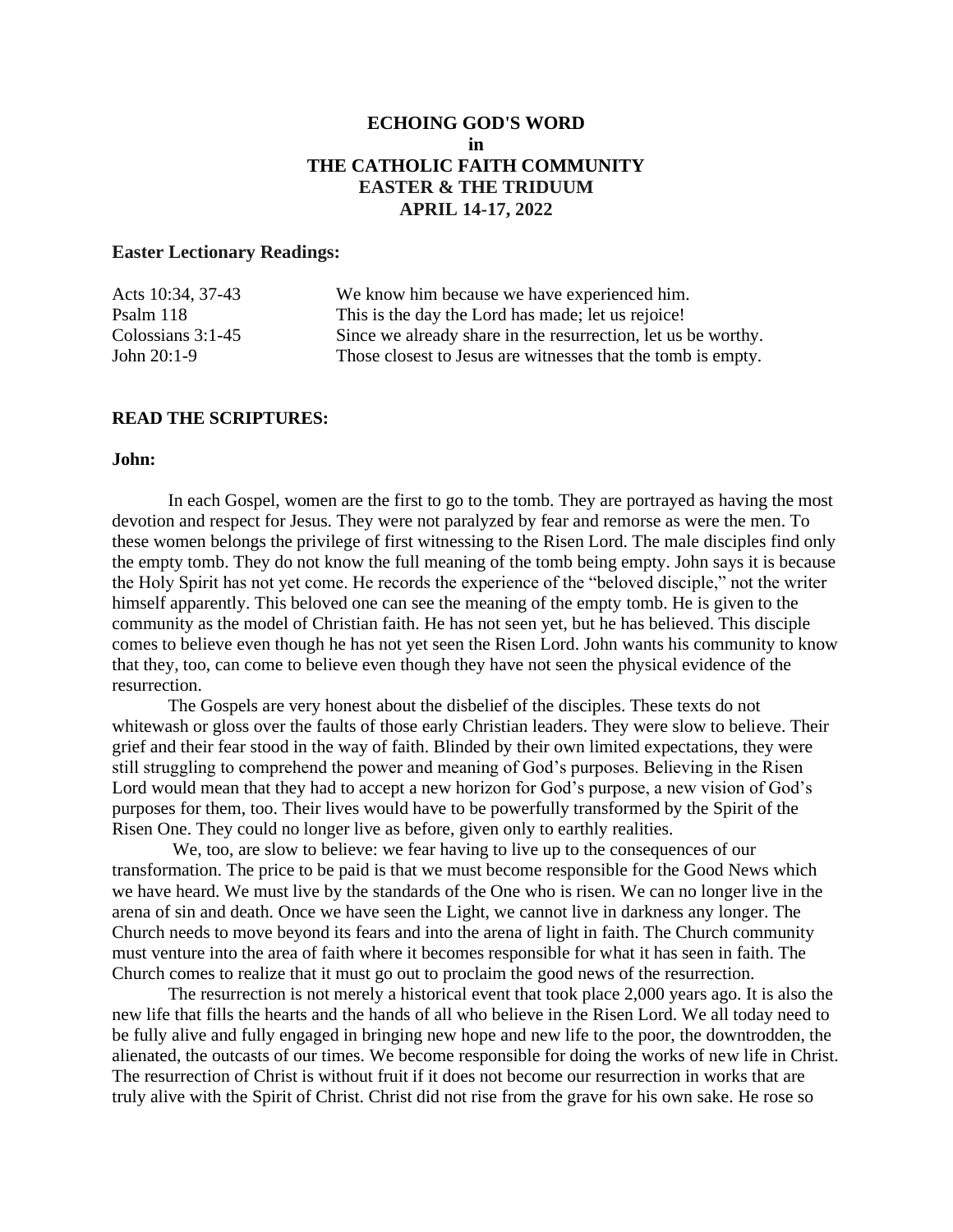that we might live and do deeds, bearing new life to the people and to the world where we live. The fulfillment of Christ's resurrection must be found in our own Spirit-filled lives in this world.

#### **Acts:**

Peter brings the good news of salvation in Christ Jesus to the household of the Gentile centurion. Even before Paul was sent to the Gentiles, Peter had already made the breakthrough whereby the Good News was not for Jews only; the Gospel is also addressed to the Gentile world. The sermon of Peter is taken from the preaching of the early Christian community. It is a summary of Christian beliefs addressed to those about to be baptized. The message is even now formulated in an organized and programmatic manner: 1. God's salvation comes through the death and resurrection of Jesus Christ. 2. All are called to repent and accept that gift. 3. The witnesses are "those who ate and drank with him." Whenever we celebrate the Eucharist, even today, we too become those witnesses, since we do in fact "eat and drink with him."

## **Colossians:**

The author points out that Christ's resurrection has led to his being enthroned "at the right hand of the Father in heaven," an expression which asserts the divine right of Jesus and his equality with the Father. Jesus shares the glory and power that belongs to God alone by right. Through baptism, all those who believe have been called to a special destiny: glory and power for everlasting life in the presence of God. For us, all this will be completed in the final coming of the Lord.

#### **REFLECTION**

**The Triduum** (The Three Days) should be spent in prayer and contemplation. Holy Thursday, Good Friday, and Holy Saturday are not ordinary days. We can only stand in awe before the Lord. It is better for us to stand in wonder at the marvels of God's love and mercy on our behalf.

The Sacred Triduum constitutes the holiest of all the days in the Christian calendar. Lent ends on the evening of Holy Thursday. The season of Lent has been a time of enlightenment and purification for the elect and for us who are being re-enlightened and repurified each year. With the three days, we enter into an entirely different space. Not-Lent, now!

**Holy Thursday**: As we celebrate the mysteries of the Last Supper of the Lord, we are challenged to undertake our ministries of service in God's world. If the Lord washed our feet, are we not expected to perform the very humblest services for each other? Our work in the world can be sacred if we take up the task that God has given us with eagerness and enthusiasm. Jesus kneels at our side, washing with us the grime of sin from the foundations of his Father's creation.

**Good Friday:** Today marks the Church's experience of dying with Christ. We, too, are being crucified. We are called into total surrender to God's will, a complete emptying of self, of selfwill, or selfishness; death to all that is sinful. We can only wail our condition. We cry out to God from the depth of our desolation. The Solemn Intercessions afford us our only hope. We raise our voices from the despair of the grave, calling out for mercy, for ourselves and for all the world. The most ancient practice of the Church was that only the bishop took Communion on this day, and he from the bread of pre-sanctification (made holy the day before); nothing is holy on this day. Eucharist is not celebrated; the faithful can only watch in prayer and in repentance. They fast, even from the Bread of Life. Since the reforms of the liturgy of Holy Week in the 1950's, we are allowed to take Communion on this day; but then, only, like the bishop, from the bread "pre-sanctified."

**Holy Saturday**: This day does not exist in the Church's calendar. It is a vacant day. Nothing is done that day. The Church waits at the tomb. We are like the living dead, walking around in